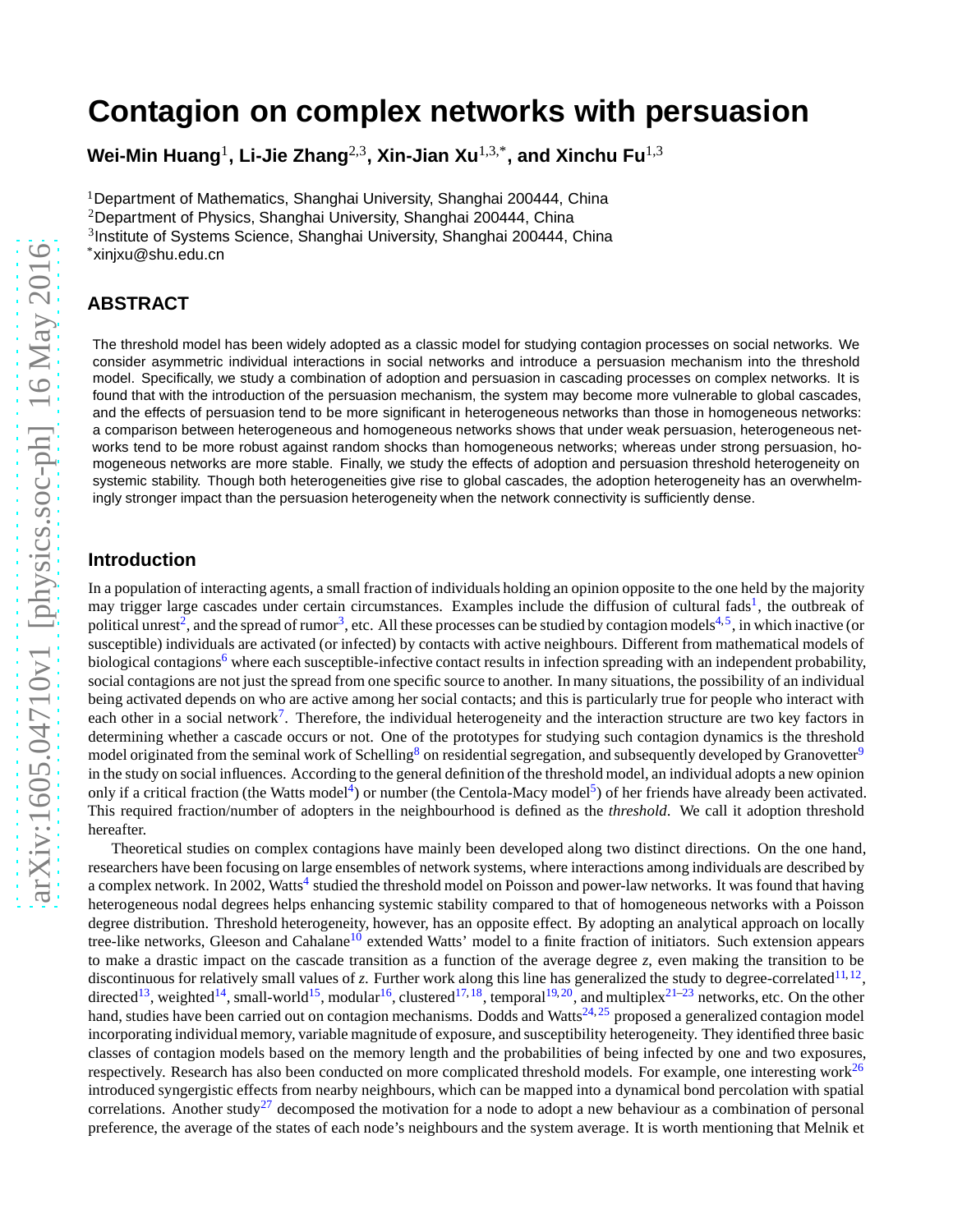$a^{28}$  $a^{28}$  $a^{28}$  considered the threshold model with multi-stages and found that global cascades can be driven not only by high-stage influencers but also by low-stage ones. More recently, Wang et al. $^{29,30}$  $^{29,30}$  $^{29,30}$  $^{29,30}$  proposed a contagion model with reinforcement derived from nonredundant information memory. They used a spreading threshold model as a specific example to understand the memory effect. Ruan et al. $31$  considered individual conservativeness and studied Watts' model with mechanisms of spontaneous adoption and complete reluctance to adoption.

Most of these previous studies have assumed that whether or not a node gets activated depends on the states of its neighbours, ignoring the asymmetry of social interactions. During the diffusion of an entity or influence among individuals, however, transmission depends on both the probability of *giving* it and the probability of *catching* it, which are usually distinct. Although the adoption threshold, which represents the catching probability, has stimulated a rapid acceleration of research work, little attention has been paid to the giving probability. In reality, an individual surrounded by many active neighbours is easier to become a supporter of the issue and has a tendency towards convincing others that are insensitive  $32-34$  $32-34$ . In accordance with the catching dynamics, we introduce a persuasion threshold to the giving dynamics; that is, an activated individual can convince her inactivate friends if the active fraction among her friends is larger than a critical fraction. Based on this, we propose a  $(\phi, \phi')$ -threshold model, where  $\phi$  and  $\phi'$  denote the adoption and persuasion thresholds, respectively. We study analytically and numerically the model on Poisson and power-law networks. As found earlier in the  $\phi$ -threshold model<sup>[4,](#page-4-3)[10,](#page-4-9)[35](#page-5-9)</sup>, a global cascade is not triggered when the average degree *z* of nodes is either too low or too high. However, large cascades are realized within an intermediate range of *z*, which is referred to as the cascade window. When the persuasion threshold is taken into consideration, the cascade window becomes wider and the low-degree transition may be discontinuous in certain parameter regimes. We also investigate the impact of heterogeneous degrees and thresholds on the system dynamics, revealing that both of the heterogeneities make the dynamics much richer because of the ambiguous role of  $\phi'$ . To the best of our knowledge, such dynamics could not be observed in single threshold models.

#### **Results**

In the  $(\phi, \phi')$ -threshold model, each node of a network can be in one of the two discrete states: inactive and active. Initially a fraction  $\rho_0$  of nodes are chosen randomly from the network to be active, and the others are inactive. At each time step, an inactive node *i* will be activated in either of the following two cases: i) the active fraction of the neighbours of node *i* is larger than its adoption threshold φ*<sup>i</sup>* , which is defined as the adoption dynamics; or ii) the adoption dynamics does not occur, but there is at least one active neighbour *j* of the node *i* being a *persuader*, i.e., the active fraction in the neighbourhood of *j* is larger than the persuasion threshold  $\ddot{\phi}'_i$  $'_{j}$ . We call it the persuasion dynamics. Once a node is activated, it remains unchanged. The system evolves according to above rules until no further activation occurs. Both  $\phi$  and  $\phi'$  are random variables drawn from probability distribution functions  $f(\phi)$  and  $g(\phi')$  with  $\int_0^1 f(\phi) d\phi = 1$  and  $\int_0^1 g(\phi') d\phi' = 1$ , respectively. In the context of innovation diffusion or opinion spreading, the  $(\phi, \phi')$ -threshold model can be described as follows. Consider a population of users to adopt a new product or idea, a small fraction of users are the initial spreaders. For a user in the rest part of population, if the adopted fraction of her friends is larger than her adoption threshold, she will use the product. Meanwhile, a friend of the user with many adopted neighbours may tend to be more committed and thus has a good chance to convince her. As shown in Fig. [1,](#page-6-0) the activated sizes are different with or without persuasion.

**The impact of persuasion.** The persuasion threshold  $\phi'$  represents the situation that a persuader activates her inactive friends. Therefore it gives rise to global cascades. According to the model definition, the higher  $\phi'$ , the lower the persuasion possibility is. In the extreme case  $\phi' = 1$ , our model reduces to Watts' model<sup>[4](#page-4-3)</sup>. In this scenario, the cascade condition in random networks for one seed is  $\sum_k k(k-1)\rho(k)P(k) = z$ , where  $\rho(k)$  represents the distribution of vulnerable nodes and  $P(k)$ is the distribution of all the nodes. While the network is sparse, the criterion of the cascade is  $\phi < 1/z$ . But if the number of initiators is sufficiently large, large cascades will occur despite of  $\phi$ .

In Fig. [2](#page-7-0) we plot the normalized size of the final giant component of inactive nodes  $\eta_c$  as a function of the seed fraction  $\rho_0$ . Both the adoption and persuasion thresholds are uniform. Simulations are performed on Erdős-Rényi  $(ER)^{36}$  $(ER)^{36}$  $(ER)^{36}$  and scale-free (SF) networks<sup>[37](#page-5-11)</sup>, respectively. The adoption threshold is fixed at  $\phi = 0.5$ , and two different values of the persuasion threshold  $\dot{\phi}' = 0.7$  and 0.8 are considered, representing different extents of persuasion respectively. From left to right, the values of the average degree of nodes are  $z = 2$ , 3, and 10, respectively. All the symbols correspond to numerical results of the model. The solid lines represent analytical results based on Eq. [\(6\)](#page-4-23) in the methods section. For ER networks, one notices smooth curves separating two phases for  $z = 2$  (see Fig. [2\(](#page-7-0)a)), which defines the transition point  $\rho_c$ . Global cascades are observed when  $\rho_0 > \rho_c$ . As *z* increases to 3 (see Fig. [2\(](#page-7-0)b)), different behaviours can be observed: the curve is still smooth without persuading effect for  $\phi = 0.5$ . While the persuasion is considered and of a high value ( $\phi' = 0.7$ ), the curve drops abruptly from a finite size to zero at  $\rho_c$ , indicating a discontinuous transition. For  $z = 10$  (see Fig. [2\(](#page-7-0)c)), the system exhibits discontinuous transitions for all the parameter values. Thus, the addition of the persuasion mechanism not only causes  $\rho_c$  to be smaller but also changes transition behaviour. These conclusions hold in SF networks as well (see the lower panel of Fig. [2\)](#page-7-0). We also studied <sup>η</sup>*<sup>c</sup>* for  $\phi = 0.6$  and obtained similar phenomena (see Supplementary Fig. S1 online).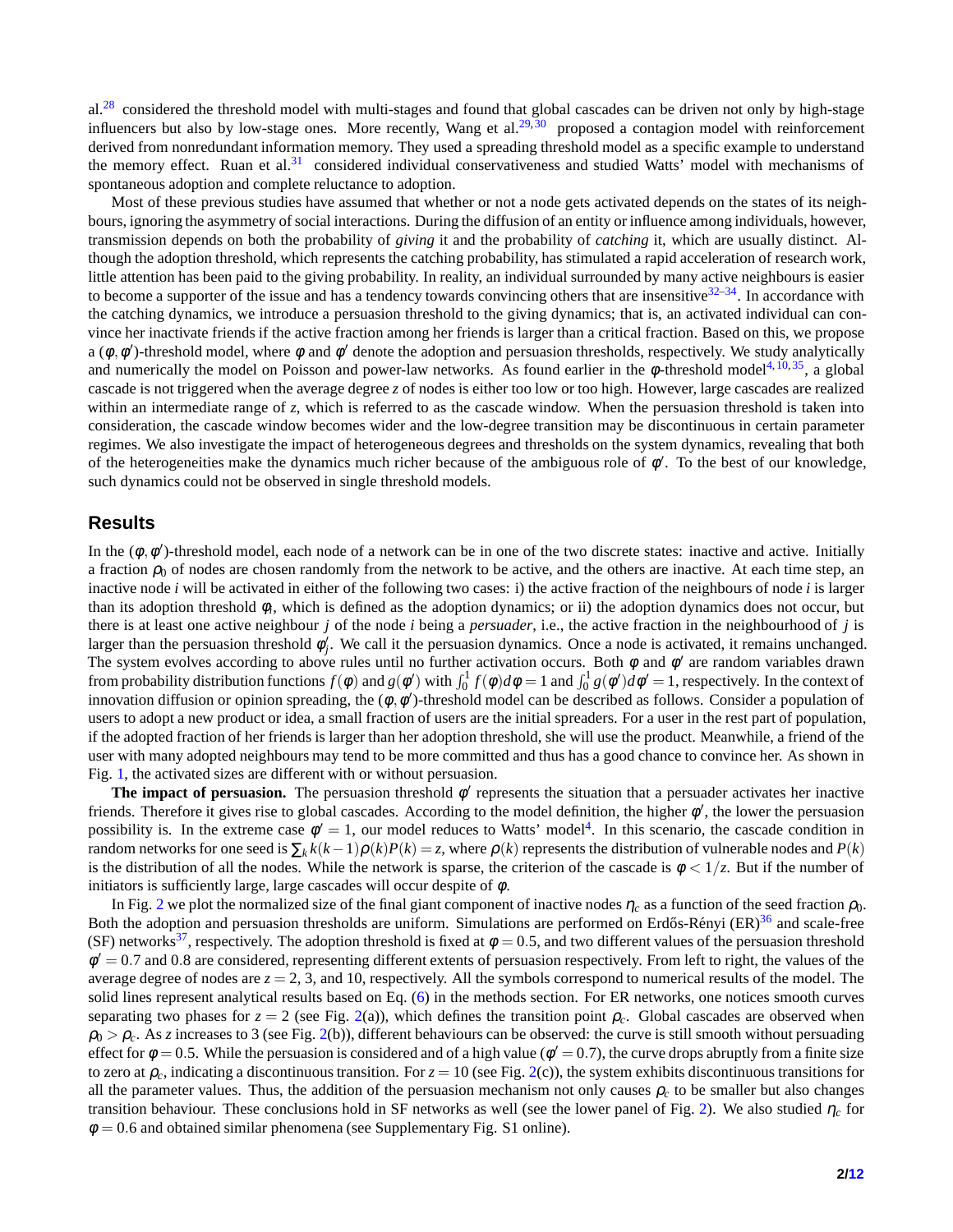Next, we investigate the persuading effect on the cascade window which delineates the region where global cascades can occur. We carry out simulations on ER and SF networks for the uniform threshold with seed fraction  $\rho_0 = 10^{-4}$ . In Fig. [3](#page-8-0) the color-coded values are analytical results of the final fraction of activated nodes  $\rho$  (= 1 –  $\eta$ ) for  $\phi' = 0.5$ , where  $\eta$  is the stable fraction of inactive nodes (see Eq. [\(1\)](#page-3-0) in the methods section). For a given  $\phi$ ,  $\rho$  becomes smaller as *z* decreases, since the network connectivity is low which limits cascade propagation. For the ER networks the cascade boundaries are in good agreement with numerical results (open circles). While for the SF networks the fluctuation of the numerical results occurs (not shown) because of the degree heterogeneity. The solid lines in Figs.  $3(a)$  $3(a)$  and  $3(b)$  correspond to the results of Watts' model on the ER and SF networks, respectively. One notices that the persuasion mechanism makes both networks more vulnerable. However, the influence is weakened as *z* increases, since the possibility for a node being a persuader is low when it is surrounded by many inactive neighbors. We also calculated  $\rho$  for  $\rho_0 = 10^{-3}$ . Again, similar phenomena can be observed (see Supplementary Fig. S2 online).

**The impact of heterogeneity.** Although SF networks show qualitatively the same behaviour as those of ER networks with the persuasion threshold, i.e, the decrease of  $\phi'$  results in a larger cascade window. However, they are quantitatively different. We compare cascade windows for both networks in Fig. [4,](#page-9-0) where the upper and lower panels correspond to  $\rho_0 = 10^{-4}$  and 10<sup>-3</sup>, respectively. Under weak persuading effect ( $\phi'$  = 0.9), the cascade windows in the SF networks are smaller than those in the ER networks (see Figs. [4\(](#page-9-0)b) and 4(e)), which is similar to the  $\phi$ -threshold model (see Figs. 4(a) and 4(d)), implying that heterogeneous networks are more robust against random shocks than homogeneous networks with the same connectivity. While the persuading effect is enhanced ( $\phi' = 0.5$ ), the SF networks are much more impacted than the ER networks: when the connectivity is sufficiently sparse  $(z < 10$  in Fig. [4\(](#page-9-0)c) and  $z < 9$  in Fig. 4(e)), the systemic stability of the SF networks is still better than that of the corresponding ER networks with the same connectivity; but when it is sufficiently dense  $(z > 10$ in Fig. [4\(](#page-9-0)c) and *z* > 9 in Fig. [4\(](#page-9-0)e)), the SF networks tend to become less stable than the ER networks. We conclude that heterogeneous networks are more vulnerable to perturbations when the persuading effect is strong enough.

To get a clear inspection on this point, we have calculated average degrees of newly activated nodes in ER and SF networks with  $z = 10$ . The values of the persuasion threshold are  $\phi' = 1.0$  (without persuading effect) and 0.5 (with persuading effect), respectively. For the ER network (see Fig.  $5(a)$  $5(a)$ ), both plots display the same trend, implying that the persuading effect does not change the cascade order of the network. Therefore, low- and average-degree nodes are still responsible for triggering large cascades<sup>[4](#page-4-3)</sup>. By contrast, there is a big difference for the SF network with and without persuasion (see Fig. [5\(](#page-10-0)b)). While the persuasion dynamics is considered, the cascade invades high-degree nodes quickly and then spans the whole network.

We now turn to the effect of the threshold heterogeneity on the cascade dynamics. Figures  $6(a)$  $6(a)$  and  $6(b)$  show cascade windows for ER networks with the adoption and persuasion thresholds respectively following the Gaussian distribution. The standard deviation is  $\sigma = 0.1$  representing fluctuations. For both cases, the active fraction increases with the network connectivity for a given  $\phi$  inside the cascade window. Figures  $6(c)$  $6(c)$  shows the comparison of the cascade windows. It is clear that the threshold heterogeneity appears to increase the likelihood of global cascades. Especially for networks with dense connectivity, the adoption threshold has an overwhelming influence compared to that of the persuasion threshold. Such difference can be understood: when the persuasion threshold  $\phi'$  is Gaussian distributed, there is a higher probability for the active fraction of a adopter's neighbors exceeds the persuasion threshold than the uniform case, which results in a stronger inducing effect on cascade propagation. While the network connectivity increases, an adopter is surrounded by many inactive neighbors, which leads to a lower chance for her to be a persuader. Hence the number of persuaders is reduced, leading to a less significant inducing effect. On the contrary, when the adoption threshold  $\phi$  follows the Gaussian distribution, the increase of the network connectivity brings about more early adopters with lower adoption thresholds and relatively higher degrees, which accelerates cascade propagation. This conclusion is valid for a wider range of the seed fraction (see Supplementary Fig. S3 online).

Finally, we examine the threshold heterogeneity on the transition behaviour. Figure [7](#page-11-1) shows the normalized size of the giant component of inactive nodes  $\eta_c$  as a function of the seed fraction  $\rho_0$  in ER networks. The upper and lower panels correspond to  $\phi' = 0.8$  and 0.6, respectively. When the network connectivity is sufficiently sparse ( $z = 3$ ) and the persuading effect is sufficiently weak ( $\phi' = 0.8$ ), the system exhibits the continuous transition for  $\sigma = 0$  (see Fig. [7\(](#page-11-1)a)). When the adoption heterogeneity is allowed but of a relatively small value ( $\sigma_{\phi} = 0.1$ ), the transition becomes discontinuous. For larger adoption heterogeneity ( $\sigma_{\phi} = 0.2$ ) the system exhibits the continuous transition again. This is qualitatively the same as the  $\phi$ -threshold model<sup>[38](#page-5-12)</sup>. On the contrary, the increase of the persuasion heterogeneity  $\sigma_{\phi'}$  results in the monotonic change in the phase transition: the transition is always discontinuous in dense networks or in networks with strong persuasion (see Figs. [7\(](#page-11-1)b)[-7\(](#page-11-1)f)).

## **Discussion**

In spite of its simplicity, the threshold model has attracted much attention from social, mathematical, physical, and biological communities. Although there is a rapid acceleration of work on this topic, very few studies have considered the asymmetry of social interactions. In this paper, we decomposed the spread of an entity or influence as a combination of giving and catching operations, with chances of happening ruled by persuasion and adoption probabilities, respectively. Based on this,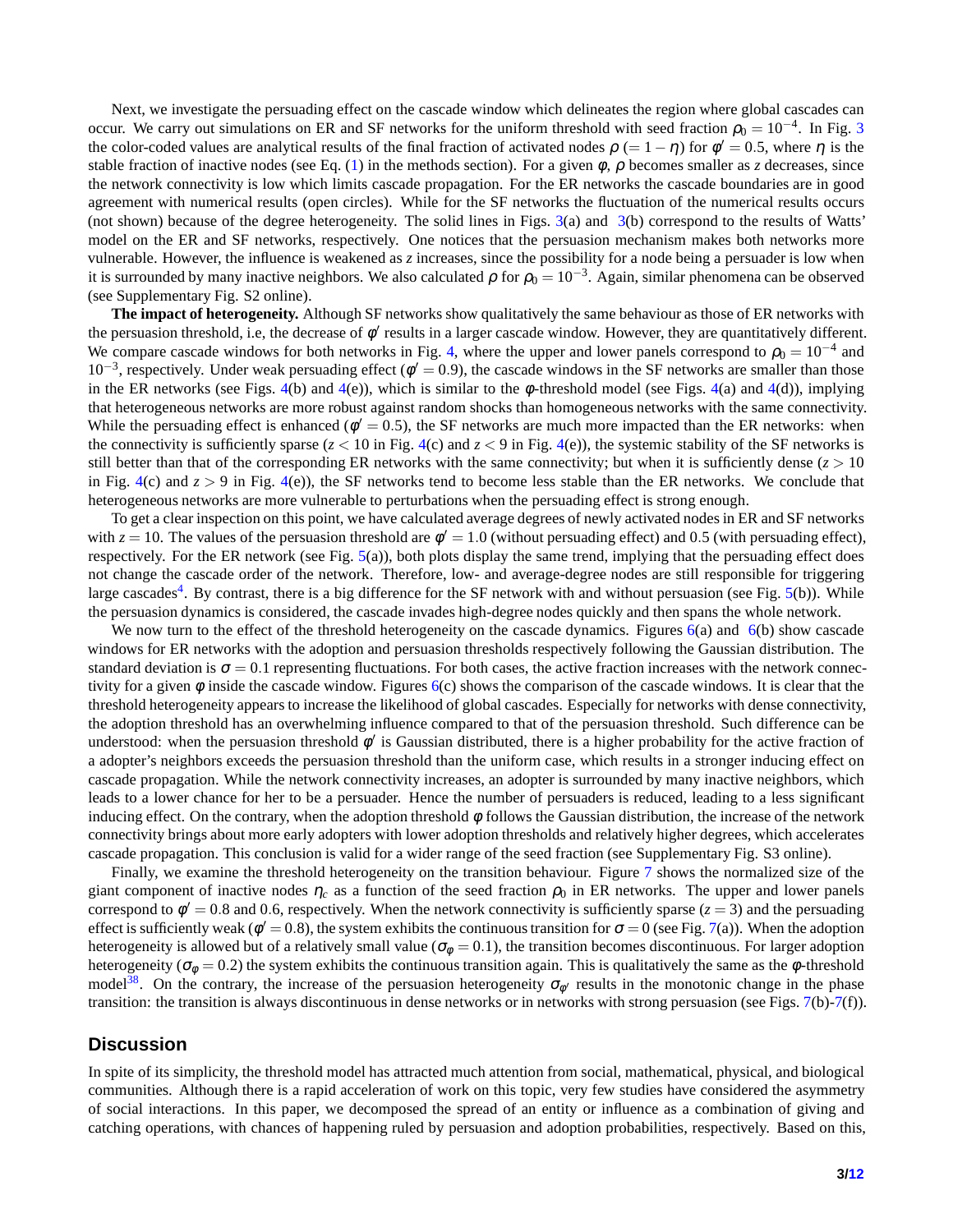we proposed the  $(\phi, \phi')$ -threshold model.

The focus of the present work is to identify the effects of the adoption and persuasion thresholds. We first studied the stable giant component of inactive nodes as a function of initiators for uniform thresholds. The introduction of the persuasion threshold not only facilitates global cascades, but also may turn the transition from continuous to discontinuous, even when the network connectivity is low. This local mechanism is expected to explain abrupt breakdown of real systems. We also explored the effect of the persuasion threshold on the cascade window. When the persuading effect is weak, heterogeneous networks are more robust against random shocks than homogeneous networks; when the persuading effect is strong, however, homogeneous networks are more stable. Thus, the uniform persuasion threshold has stronger effects on the transmission dynamics than the uniform adoption threshold. Finally, we studied the effect of threshold heterogeneity on systemic stability. Although both heterogeneities give rise to the cascade, the adoption heterogeneity has an overwhelmingly stronger influence than the persuasion heterogeneity for the networks that are sufficiently dense: the higher the network connectivity is, the less significant effects the persuasion threshold has on the cascade dynamics, since the local stability of nodes suppresses the persuading effect. These striking results indicate that the persuasion dynamics is important for understanding contagion processes on social networks with asymmetry. It is interesting to incorporate more structural characteristics in asymmetric contagion models, such as direction, weights, and correlations.

#### **Methods**

Given an uncorrelated network of N nodes following the degree distribution  $P(k)$ , a fraction  $\rho_0$  of nodes are chosen randomly to be active. According to the model definition, we obtain the stable fraction of inactive nodes:

<span id="page-3-0"></span>
$$
\eta = (1 - \rho_0) \sum_{k_i=0}^{k_{max}} P(k_i) \sum_{s=0}^{k_i} C_{k_i}^s (1 - \alpha - \beta)^s \beta^{k_i - s} F\left(\frac{k_i - s}{k_i}\right),\tag{1}
$$

where  $F(x)$  denotes the probability that the adoption threshold  $\phi$  of a node is no less than x.  $\alpha$  represents the probability that a random neighbor *j* of the inactive node *i* is active and the active fraction in the neighbourhood of *j* is larger than the persuasion threshold  $\phi_i'$ *j* . β represents the probability that a random neighbor *j* of the inactive node *i* is active and the active fraction in the neighbourhood of *j* is less than the persuasion threshold  $\phi'_i$  $'_{j}$ . Following the ideas of Refs.<sup>[10,](#page-4-9)[33](#page-5-13)</sup>, we obtain the self-consistent equations for the two probabilities:

$$
\alpha = \rho_0 \sum_{k_j=0}^{k_{max}} Q(k_j) \sum_{s=0}^{k_j} C_{k_j}^s (1-\delta)^s \delta^{k_j-s} \left[ 1 - G\left(\frac{k_j - s}{k_j + 1}\right) \right]
$$
  
+ 
$$
(1 - \rho_0) \sum_{k_j=0}^{k_{max}} Q(k_j) \sum_{s=0}^{k_j} C_{k_j}^s (\alpha + \beta)^{k_j-s} \left[ 1 - F\left(\frac{k_j - s}{k_j + 1}\right) \right]
$$
  

$$
\times \sum_{m=0}^s C_s^m (1 - \alpha - \beta - \gamma)^m \gamma^{s-m} \left[ 1 - G\left(\frac{k_j - m}{k_j + 1}\right) \right]
$$
  
+ 
$$
(1 - \rho_0) \sum_{k_j=1}^{k_{max}} Q(k_j) \sum_{s=0}^{k_j - 1} C_{k_j}^s \left[ (\alpha + \beta)^{k_j - s} - \beta^{k_j - s} \right] F\left(\frac{k_j - s}{k_j + 1}\right)
$$
  

$$
\times \sum_{m=0}^s C_s^m (1 - \alpha - \beta - \gamma)^m \gamma^{s-m} \left[ 1 - G\left(\frac{k_j - m}{k_j + 1}\right) \right],
$$
 (2)

$$
\beta = 1 - \alpha - (1 - \rho_0) \sum_{k_j=0}^{k_{max}} Q(k_j) \sum_{s=0}^{k_j} C_{k_j}^s (1 - \alpha - \beta)^s \beta^{k_j 1 - s} F\left(\frac{k_j - s}{k_j + 1}\right), \tag{3}
$$

where  $\gamma$  refers to the critical case separating  $\alpha$  and  $\beta$ , and  $\delta$  describes the probability that a random neighbor *j* of the active node *i* is active, written as

$$
\gamma = (1 - \rho_0) \sum_{k_j=0}^{k_{max}} Q(k_j) \sum_{s=0}^{k_j} C_{k_j}^s (1 - \alpha - \beta)^s \beta^{k_j - s} \left[ F\left(\frac{k_j - s}{k_j}\right) - F\left(\frac{k_j + 1 - s}{k_j + 1}\right) \right],
$$
\n(4)

$$
\delta = 1 - (1 - \rho_0) \sum_{k_j=0}^{k_{max}} Q(k_j) \sum_{s=0}^{k_j} C_{k_j}^s (1 - \alpha - \beta)^s \beta^{k_j - s} F\left(\frac{k_j + 1 - s}{k_j + 1}\right).
$$
\n(5)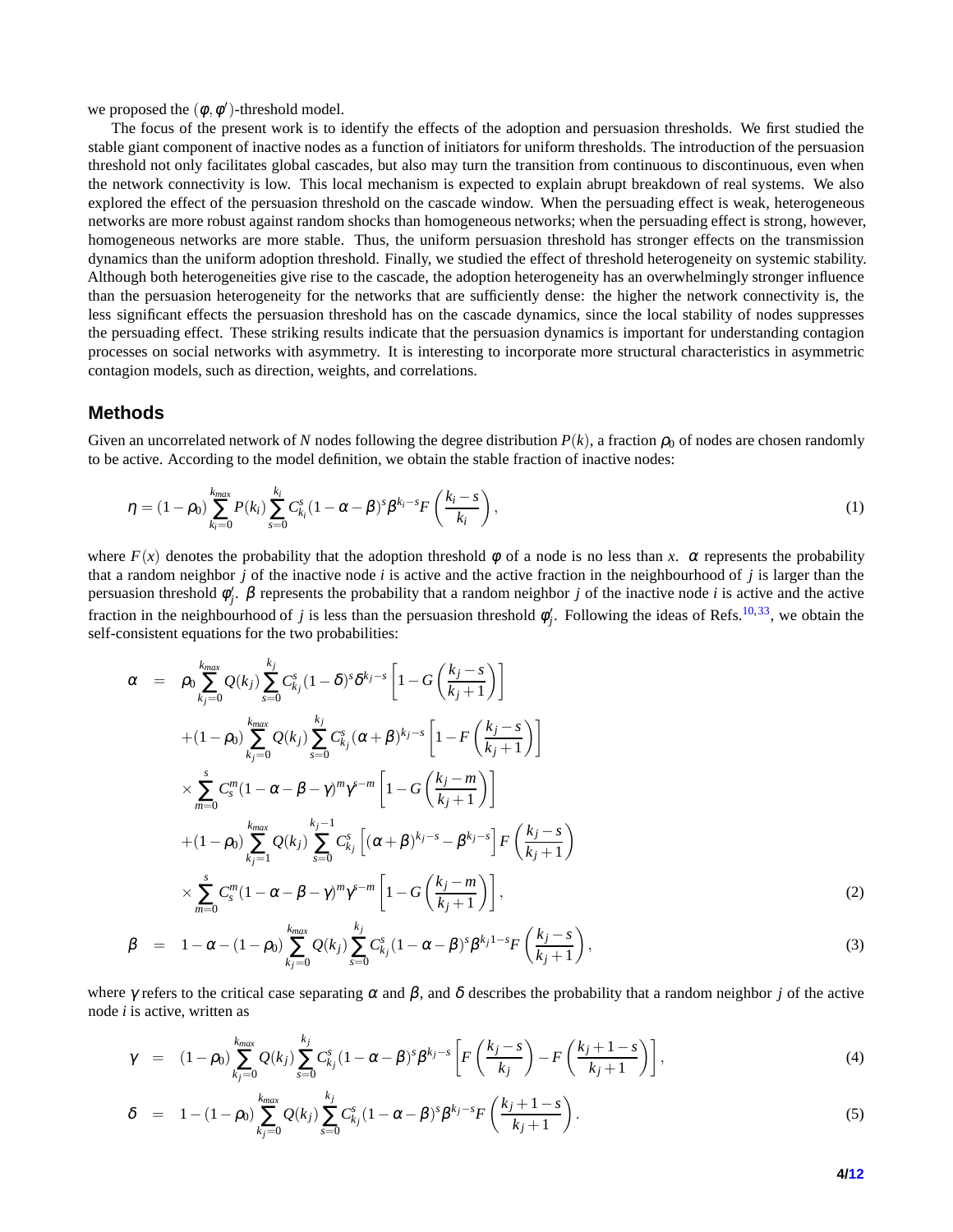$G(x)$  denotes the probability that the persuasion threshold  $\phi'$  of a node is no less than *x*.  $Q(k) \equiv (k+1)P(k+1)/z$  is the excess degree distribution. One can solve the above equations using a simple iterative scheme, and finally get the stable size of the giant component of the inactive nodes:

<span id="page-4-23"></span>
$$
\eta_c = (1 - \rho_0) \sum_{k_i=1}^{k_{max}} P(k_i) \sum_{s=1}^{k_i} C_{k_i}^s \beta^{k_i - s} F\left(\frac{s}{k_i}\right) \sum_{m=1}^s C_s^m (1 - \alpha - \beta - \theta)^m \theta^{s - m}, \tag{6}
$$

where θ is the probability that a random neighbor *j* of the inactive node *i* is inactive but not belonging to the giant component of the inactive nodes, given by

$$
\theta = (1 - \rho_0) \sum_{k_j=0}^{k_{max}} Q(k_j) \sum_{s=0}^{k_j} C_{k_j}^s \theta^s \beta^{k_j - s} F\left(\frac{k_j - s}{k_j + 1}\right).
$$
\n(7)

#### <span id="page-4-0"></span>**References**

- <span id="page-4-1"></span>**1.** Bikhchandani, S., Hirshleifer, D. & Welch, I. A theory of fads, fashion, custom, and cultural change as informational cascades. *J. Polit. Econ.* **100**, 992-1026 (1992).
- <span id="page-4-2"></span>**2.** Lohmann, S. The dynamics of informational cascades. *World Polit.* **47**, 42-101 (1994).
- <span id="page-4-3"></span>**3.** Moreno, Y., Nekovee, M. & Pacheco, A. F. Dynamics of rumor spreading in complex networks. *Phys. Rev. E* **69**, 066130 (2004).
- <span id="page-4-4"></span>**4.** Watts, D. J. A simple model of global cascades on random networks. *Proc. Natl. Acad. Sci. USA* **99**, 5766-5771 (2002).
- <span id="page-4-5"></span>**5.** Centola, D. & Macy, M. Complex contagions and the weakness of long ties. *Am. J. Sociol.*, **113**, 702-734 (2007).
- <span id="page-4-6"></span>**6.** Keeling, M. J. & Rohani, P. Modeling infectious diseases in humans and animals (Princeton University Press, New Jersey, 2007).
- <span id="page-4-7"></span>**7.** Porter, M. A. & Gleeson, J. P. Dynamical Systems on Networks. arXiv:1403.7663.
- <span id="page-4-8"></span>**8.** Schelling, T. C. Hockey helmets, concealed weapons, and daylight saving. *J. Conflict Resolut.* **17**, 381-428 (1973).
- <span id="page-4-9"></span>**9.** Granovetter, M. Threshold models of collective behavior. *Am. J. Sociol.* **83**, 1420-1443 (1978).
- <span id="page-4-10"></span>**10.** Gleeson, J. P. & Cahalane, D. J. Seed size strongly affects cascades on random networks. *Phys. Rev. E* **75**, 056103 (2007).
- <span id="page-4-11"></span>**11.** Gleeson, J. P. Cascades on correlated and modular random networks. *Phys. Rev. E* **77**, 046117 (2008).
- <span id="page-4-12"></span>**12.** Dodds, P. S. & Payne, J. L. Analysis of a threshold model of social contagion on degree-correlated networks. *Phys. Rev. E* **79**, 066115 (2009).
- <span id="page-4-13"></span>**13.** Gai, P. & Kapadia, S. Contagion in financial networks. *Proc. Roy. Soc. A* **466**, 2401-2423 (2010).
- <span id="page-4-14"></span>**14.** Hurd, T. R. & Gleeson, J. P. On Watts cascade model with random link weights. *J. Complex Networks*, **1**, 25-43 (2013).
- <span id="page-4-15"></span>**15.** Centola, D., Egu´ıluz, V. M. & Macy, M. W. Cascade dynamics of complex propagation. *Physica A* **374** 449-456 (2007).
- <span id="page-4-16"></span>**16.** Galstyan, A. & Cohen, P. Cascading dynamics in modular networks. *Phys. Rev. E* **75**, 036109 (2007).
- <span id="page-4-17"></span>**17.** Ikeda, Y., Hasegawa, T. & Nemoto, K. Cascade dynamics on clustered network. *J. Phys.: Conference Series* **221**, 012005 (2010).
- <span id="page-4-18"></span>**18.** Hackett, A., Melnik, S. & Gleeson, J. P. Cascades on a class of clustered random networks *Phys. Rev. E* **83**, 056107 (2011).
- <span id="page-4-19"></span>**19.** Karimi, K. & Holme, P. Threshold model of cascades in empirical temporal networks. *Physica A* **392**, 3476-3483 (2013).
- <span id="page-4-20"></span>**20.** Backlund, V.-P., Saramäki, J. & Pan, R. K. Effects of temporal correlations on cascades. *Phys. Rev. E* **89**, 062815 (2014).
- **21.** Brummitt, C. D., Lee, K.-M. & Goh, K.-I. Multiplexity-facilitated cascades in networks. *Phys. Rev. E* **85**, 045102(R) (2012).
- <span id="page-4-21"></span>**22.** Ya˘gan, O. & Gligor, V. Analysis of complex contagions in random multiplex networks. *Phys. Rev. E* **86**, 036103 (2012).
- <span id="page-4-22"></span>**23.** Lee, K.-M., Brummitt, C. D. & Goh, K.-I. Threshold cascades with response heterogeneity in multiplex networks. *Phys. Rev. E* **90**, 062816 (2014).
- **24.** Dodds, P. S. & Watts, D. J. Universal Behavior in a Generalized Model of Contagion. *Phys. Rev. Lett.* **92**, 218701 (2004).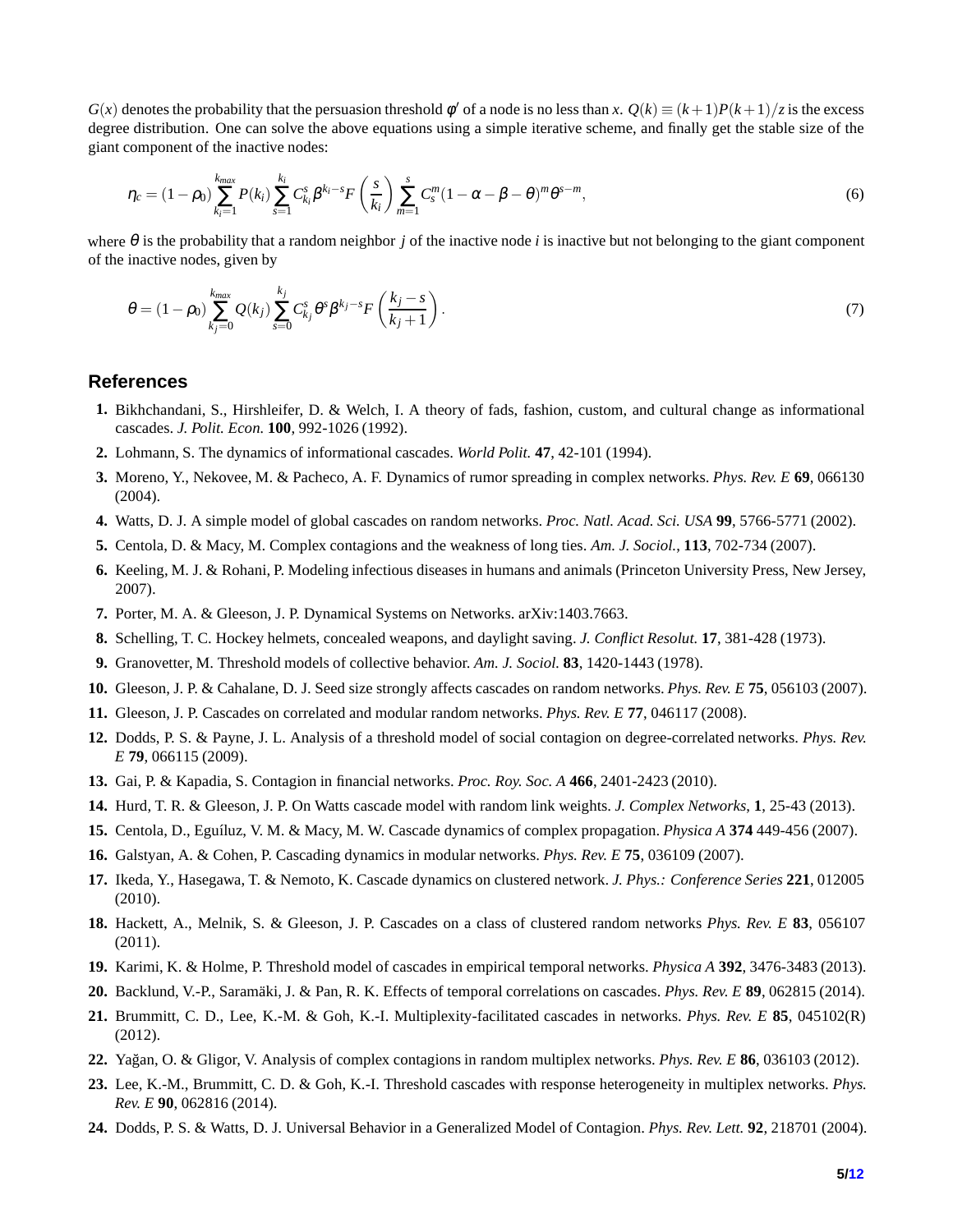- <span id="page-5-1"></span><span id="page-5-0"></span>**25.** Dodds, P. S. & Watts, D. J. A generalized model of social and biological contagion. *J. Theor. Biol.* **232**, 587-604 (2005).
- <span id="page-5-2"></span>**26.** P´erez-Reche, F. J., Ludlam, J. L., Taraskin, S. N. & Gilligan, C. A. Synergy in spreading processes. *Phys. Rev. Lett.* **106**, 218701 (2011).
- <span id="page-5-3"></span>**27.** McCullen, N. Rucklidge, A. Bale, C. Foxon, T. & Gale, W. Multiparameter models of innovation diffusion on complex networks. *SIAM J. Appl. Dyn. Syst.* **12**, 515-532 (2013).
- <span id="page-5-4"></span>**28.** Melnik, S., Ward, J. A., Gleeson, J. P. & Porter, M. A. Multi-stage complex contagions. *Chaos* **23**, 013124 (2013).
- <span id="page-5-5"></span>**29.** Wang, W., Tang, M., Zhang, H.-F. & Lai, Y.-C. Dynamics of social contagions with memory of nonredundant information. *Phys. Rev. E* **92**, 012820 (2015).
- <span id="page-5-6"></span>**30.** Wang, W., Shu, P., Zhu, Y.-X., Tang, M. & Lai, Y.-C. Dynamics of social contagions with limited contact capacity. *Chaos* **25**, 103102 (2015).
- <span id="page-5-7"></span>**31.** Ruan, Z., Iñiguez, G., Karsai, M. & Kertész J. Kinetics of Social Contagion. *Phys. Rev. Lett.* **115**, 218702 (2015).
- <span id="page-5-13"></span>**32.** Crokidakis, N. & de Oliveira, P. M. C. The Sznajd model with limited persuasion. *J. Stat. Mech.* **2011**, P11004 (2011).
- <span id="page-5-8"></span>**33.** Zhao, J.-H., Zhou, H.-J. & Liu, Y.-Y. Inducing effect on the percolation transition in complex networks. *Nat. Commun.* **4**, 2412 (2013).
- <span id="page-5-9"></span>**34.** Singh, V. K., Mani, A. & Pentland A. Social persuasion in online and physical networks. *Proc. IEEE* **102**, 1903 (2014).
- <span id="page-5-10"></span>**35.** Singh, P., Sreenivasan, S., Szymansko, B. K. & Korniss, G. Threshold-limited spreading in social networks with multiple initiators. *Sci. Rep.* **3**, 2330 (2013).
- <span id="page-5-11"></span>**36.** Erd˝os, P. & R´enyi, A. On random graphs. *Publ. Math. Debrecen* **6**, 290-297 (1959).
- <span id="page-5-12"></span>**37.** Catanzaro, M., Bogu˜n´a, M. & Pastor-Satorras, R. Generation of uncorrelated random scale-free networks. *Phys. Rev. E* **71**, 027103 (2005).
- **38.** Karampourniotis, P. D., Sreenivasan, S., Szymanski, B. K. & Korniss, G. The Impact of heterogeneous thresholds on social contagion with multiple initiators. *PLoS ONE* **10**, e0143020 (2015).

## **Acknowledgements**

The authours thank Gaoxi Xiao and Ming Tang for helpful discussions, and are grateful to referees for valuable comments. This work was supported by NSFC grant 11331009 and STCSM grant 13ZR1416800.

## **Author contributions statement**

L.-J.Z., X.-J.X. and X.F. conceived the study; W.-M.H., L.-J.Z. and X-J.X. implemented analytical calculation and numerical simulation of the model; W.-M.H., L.-J.Z., X.-J.X. and X.F. wrote the paper.

## **Additional information**

**Supplementary information** accompanies this paper at http://www.nature.com/srep; **Competing financial interests:** The authors declare no competing financial interests.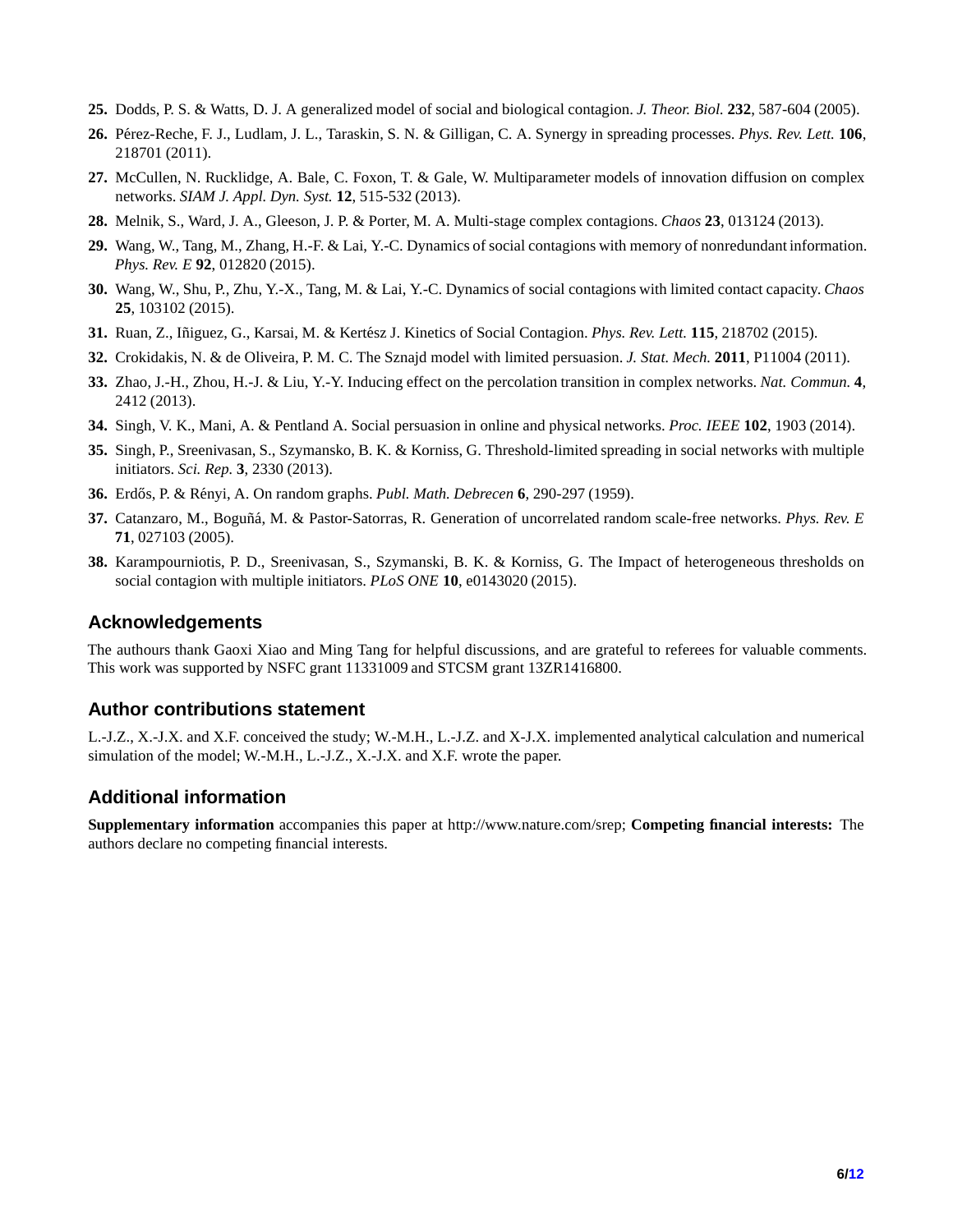<span id="page-6-0"></span>

**Figure 1. Illustration of cascade clusters for** φ**- and** (φ,φ ′ )**-threshold models.** (a) The initial network has one active seed and the rest nodes are inactive. The adoption and persuasion thresholds are  $\phi = 0.3$  and  $\phi' = 0.4$ , respectively. (b) The final activated nodes for the φ-threshold model. Since the activated fractions in the neighbourhoods of nodes *k* and *l* are 1/5 and 1/4, respectively, which are less than the adoption threshold  $\phi = 0.3$ , both of them are not activated. (c) The final activated nodes for the  $(\phi, \phi')$ -threshold model. Although the adoption rule is unsatisfied for *k* and *l*, the activated fractions in the neighbourhoods of *i* and *j* are 2/3 and 1/2 (see Fig. 1(b)), respectively, both of which are larger than the persuasion threshold 0.4. According to the persuasion rule, *i* and *j* can activate *k* and *l*, respectively.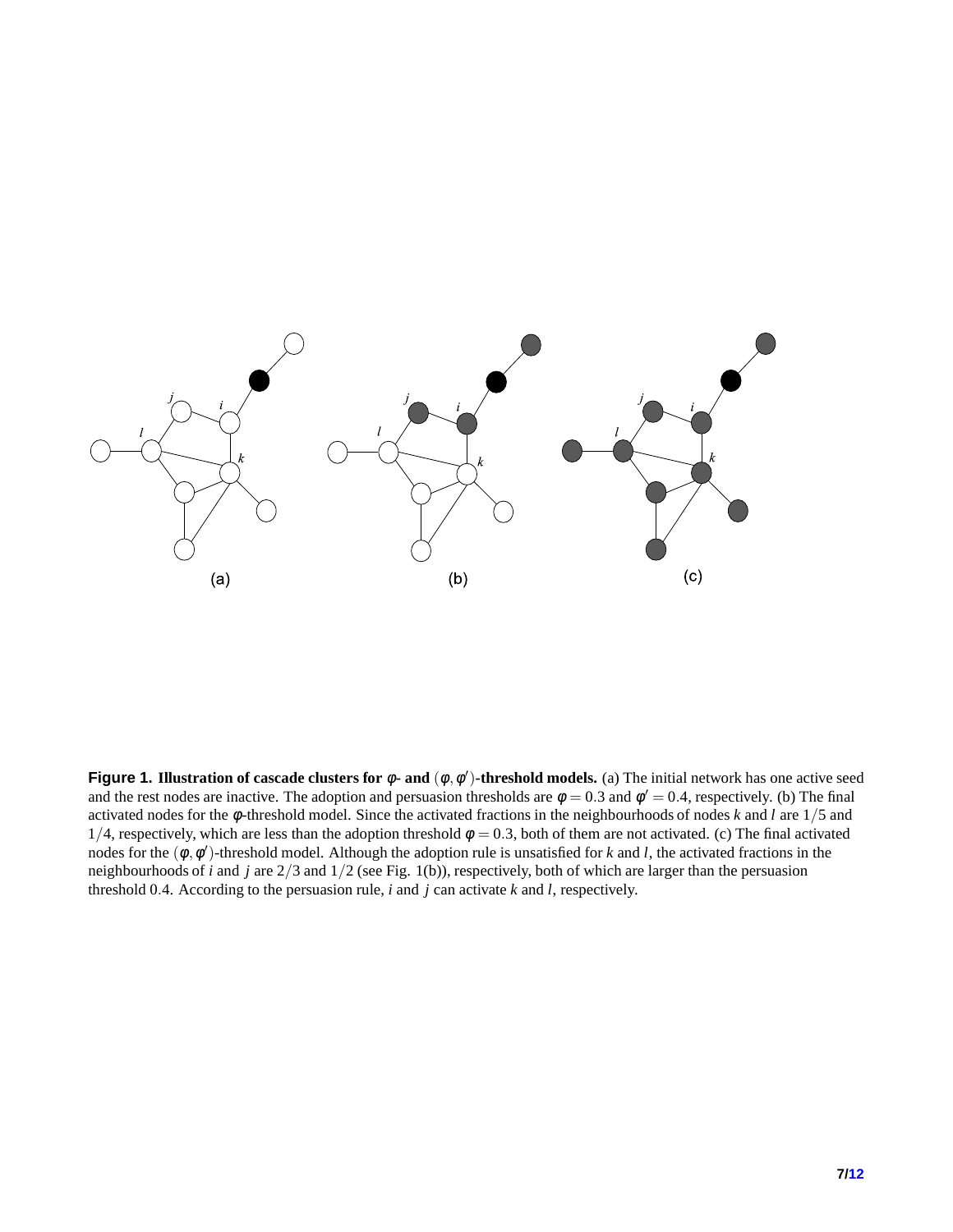<span id="page-7-0"></span>

**Figure 2.** Normalized size of the giant component of inactive nodes  $\eta_c$  in the stable states as a function of the seed **fraction**  $\rho_0$ . Both the adoption and persuasion thresholds are uniform. Symbols represent simulation results on ER (upper panel) and SF (lower panel) networks of  $N = 10^4$  nodes and average degree  $z = 2$  (left column), 3 (middle column) and 10 (right column), respectively. All the results are averaged over 50 realizations of the model, each of which is performed on 50 network configurations. Error bars are the standard deviations of the means. Solid lines are theoretical predictions by Eq. [\(6\)](#page-4-23).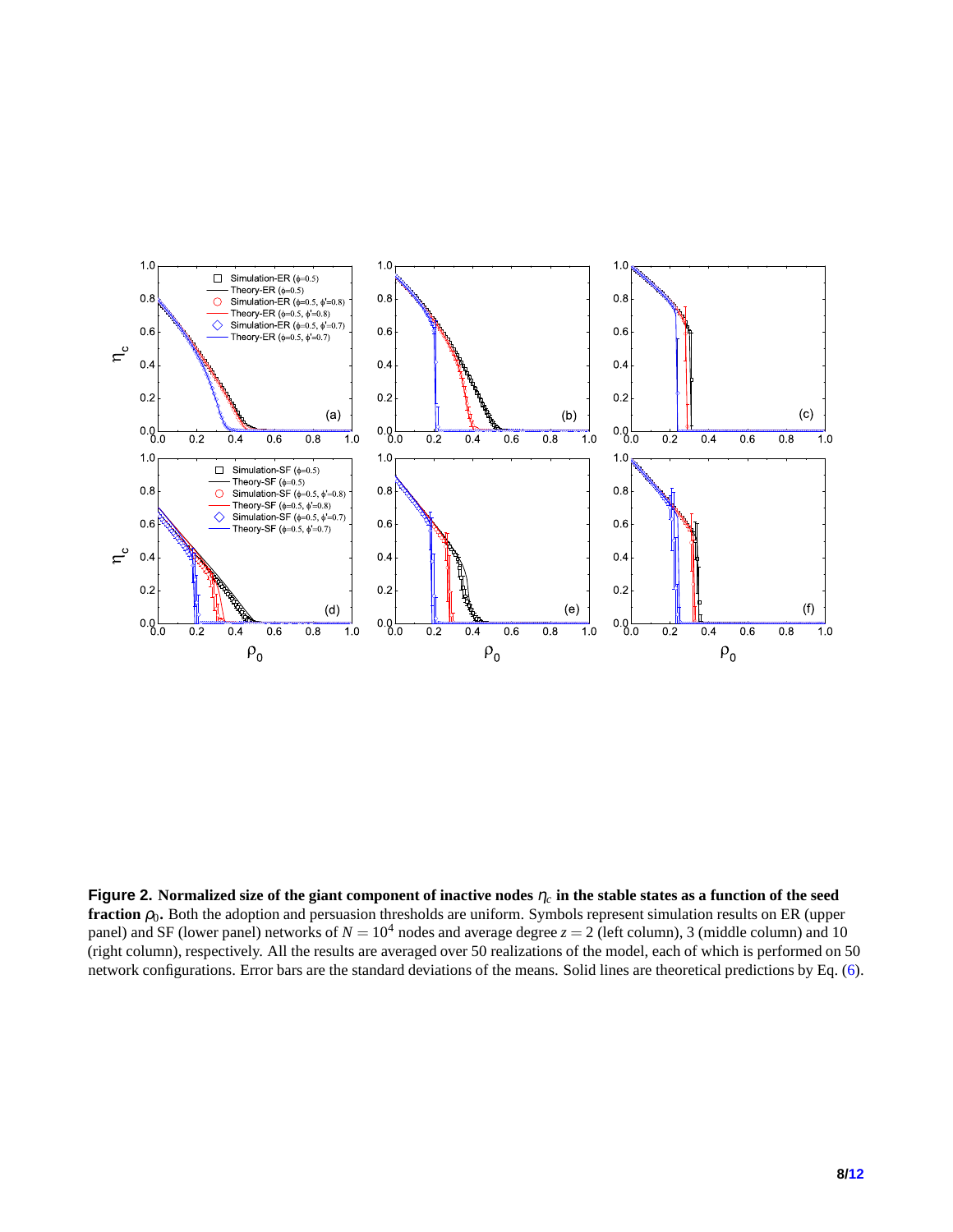<span id="page-8-0"></span>

**Figure 3. Effect of the persuasion threshold on the cascade window in ER (a) and SF (b) networks.** Color-coded values represent analytical results of the final fraction of active nodes  $\rho$  based on Eq. [\(1\)](#page-3-0) with seed fraction  $\rho_0 = 10^{-4}$ . The persuasion threshold is  $\phi' = 0.5$ . Circles correspond to simulation results of the present model. Solid lines are cascade boundaries of Watts' model on the ER and SF networks, respectively.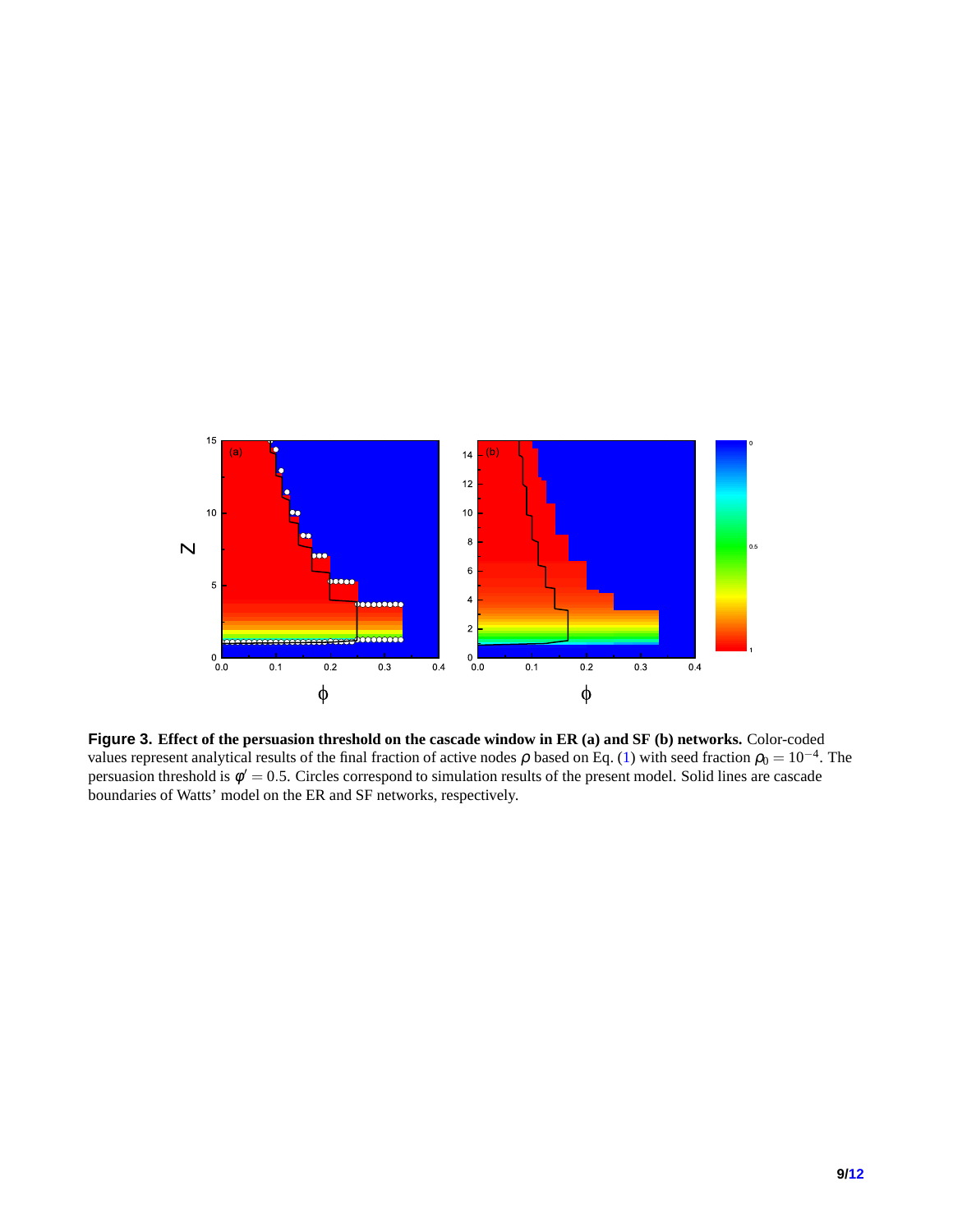<span id="page-9-0"></span>

**Figure 4. Comparison of the systemic stability of ER and SF networks.** Both the adoption and persuasion thresholds are uniform. The seed fractions are  $N = 10^{-4}$  (upper panel) and  $10^{-3}$  (lower panel), respectively. The values of the persuasion threshold are  $\phi' = 1.0$  (left column), 0.9 (middle column) and 0.5 (right column), respectively.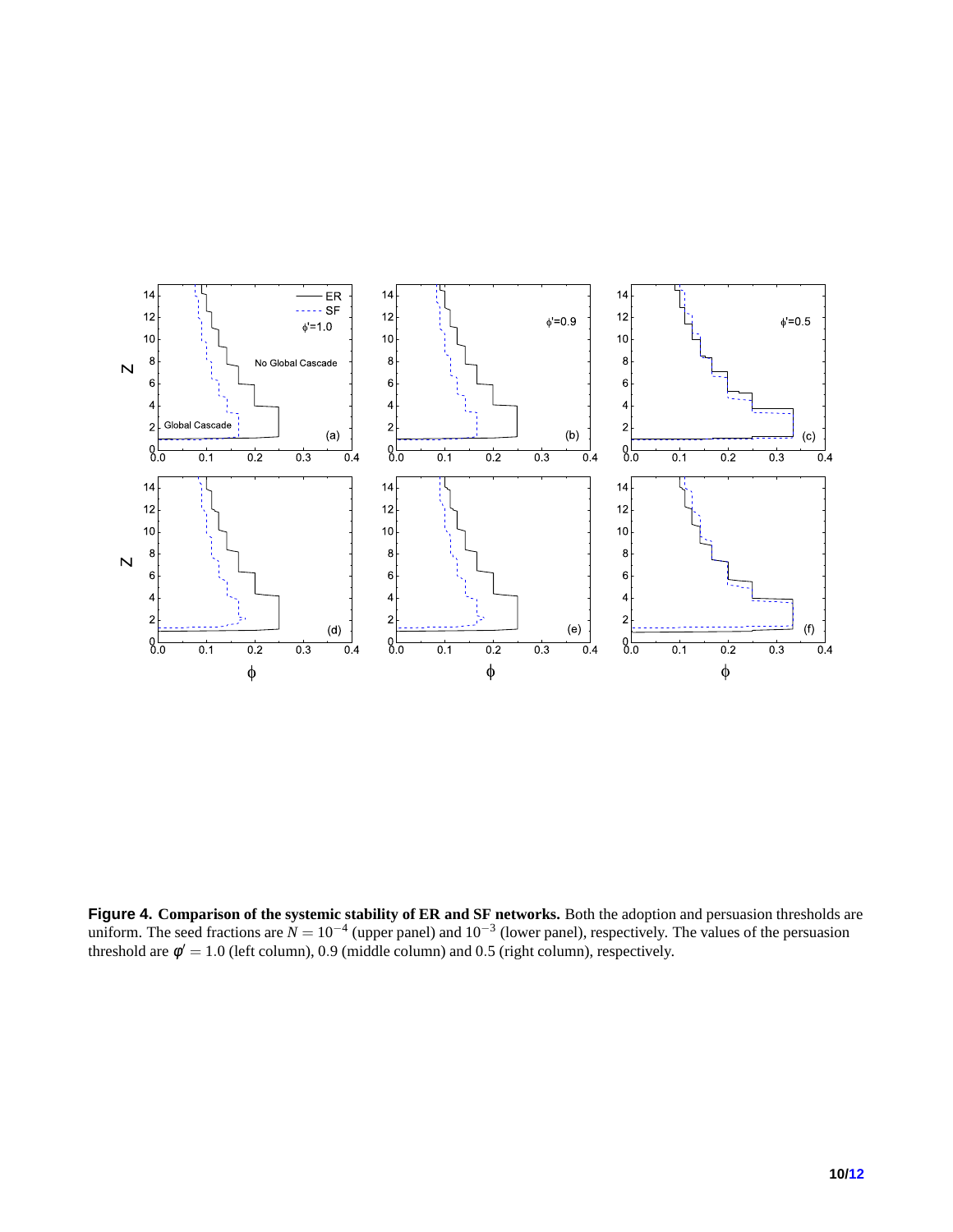<span id="page-10-0"></span>

**Figure 5. Temporal plots of the average degree of newly activated nodes for ER (a) and SF (b) networks.** The seed fraction is  $\rho_0 = 10^{-4}$  and the adoption threshold is  $\phi = 0.1$ . Squares and circles correspond to simulation results of the model without and with persuasion, respectively.

<span id="page-10-1"></span>

**Figure 6. Effect of heterogeneous thresholds on the cascade window in ER networks.** Cascade windows on the (φ, *z*) plane with seed fraction  $\rho_0 = 10^{-4}$  in the ER networks where the adoption threshold is normally distributed with a mean  $\phi$ and a standard deviation  $\sigma = 0.1$  (a) and the persuasion threshold is normally distributed with a mean  $\phi' = 0.5$  and a standard deviation  $\sigma = 0.1$  (b), respectively. The color codes represents analytical predictions of the final fraction of active nodes  $\rho$  based on Eq. [\(1\)](#page-3-0). (c) Comparison of the cascade windows for both thresholds. The solid line corresponds to the result of Watts' model with the uniform adoption threshold.